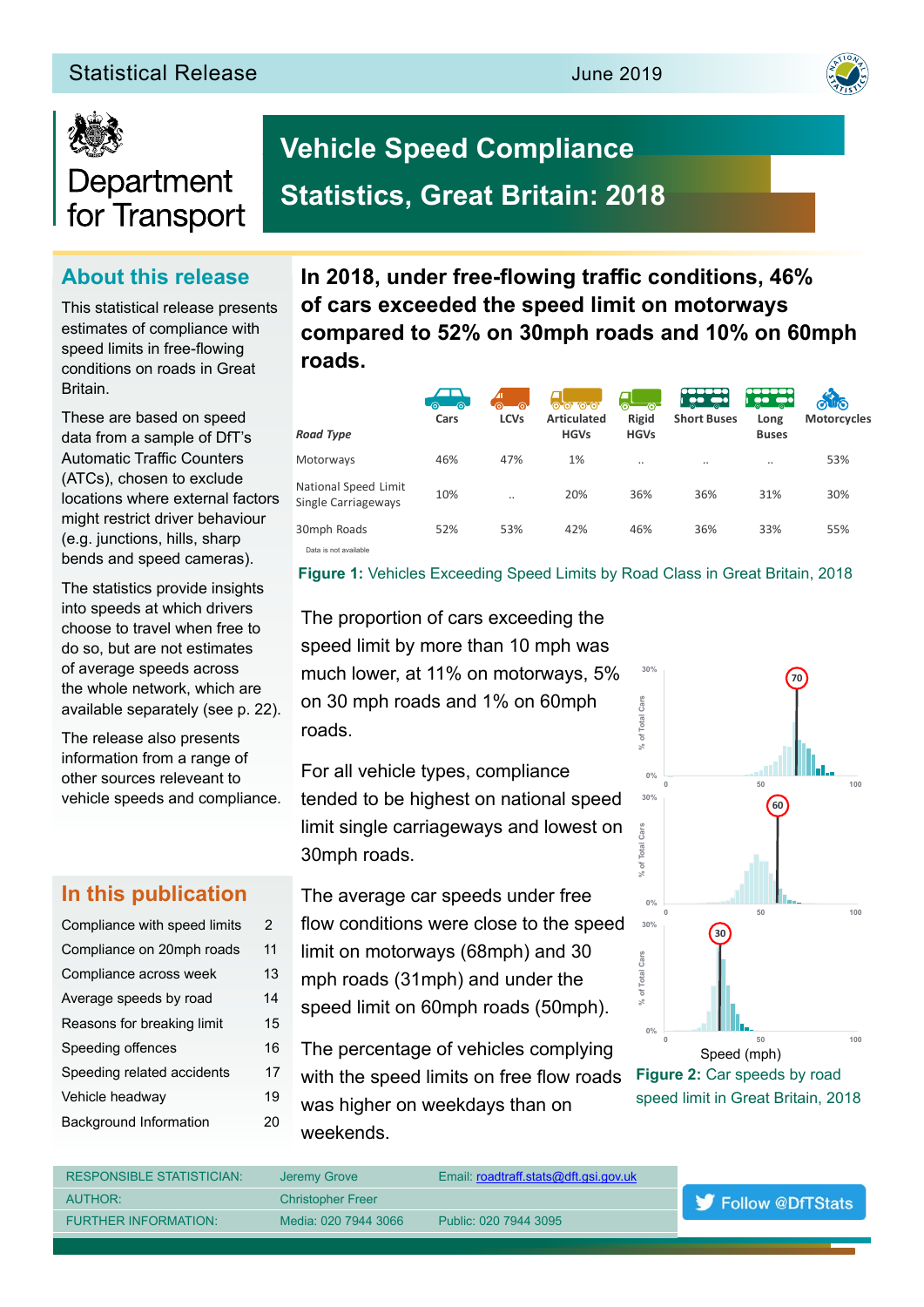## **Understanding and Interpreting these statistics**

| What do free      | Free flow speeds reflect the      | They are not representative of the |  |  |
|-------------------|-----------------------------------|------------------------------------|--|--|
| flow speeds       | speeds drivers may travel at      | level of speeding across the whole |  |  |
| tell us?          | when free to do so.               | road network - which we would      |  |  |
|                   |                                   | expect to be lower.                |  |  |
| <b>What roads</b> | Only sites where the road         | The statistics do not cover roads  |  |  |
| are covered?      | conditions are free flowing and   | where the road layout or traffic   |  |  |
|                   | there are no junctions, hills,    | calming measures are likely to     |  |  |
|                   | sharp bends, speed enforcement    | constrain vehicle speeds.          |  |  |
|                   | cameras or other traffic calming  |                                    |  |  |
|                   | measures.                         |                                    |  |  |
|                   |                                   |                                    |  |  |
| <b>Comparing</b>  | Only broad-scale comparisons of   | Due to changes in the sites used,  |  |  |
| <b>Data</b>       | patterns in compliance and        | direct comparisons of single       |  |  |
| <b>Between</b>    | speeds over time periods of 5 or  | values should not be made          |  |  |
| Years?            | more years can be made            | between years                      |  |  |
|                   | confidently.                      |                                    |  |  |
| What              | The 20mph free-flow sites have    | 20mph roads should not be          |  |  |
| conclusions       | no traffic calming measures or    | compared year-on-year due to the   |  |  |
| can be            | other features to restrict speed, | high turnover in sites.            |  |  |
| drawn from        | and tend to be through-roads, so  |                                    |  |  |
| the 20mph         | are not typical of all 20mph.     |                                    |  |  |
| sample?           |                                   |                                    |  |  |

## **Key terms**

## **Exceeding the speed limit**

Vehicles travelling at a speed higher than their applicable speed limit are defned as "exceeding the speed limit".

## **Free flow speed**

Free flow speeds are observed in locations where external factors which might restrict driver behaviour (e.g. junctions, hills, sharp bends and speed enforcement cameras) are not present.

## **Speed Limits**

All vehicles have the same speed limit on 20mph and 30mph roads. On other road types, speed limits difer by vehicle type (see Background Information section).

For some combinations of vehicle and road type, the Automatic Traffic Counters used to collect the data do not have the information required to determine which speed limit applies, so for these combinations speed limit

## **Summary**

The number of vehicles exceeding the speed limit varies by road and vehicle type. More detailed results for each vehicle type, as well as results for 20mph roads, are shown on the following pages.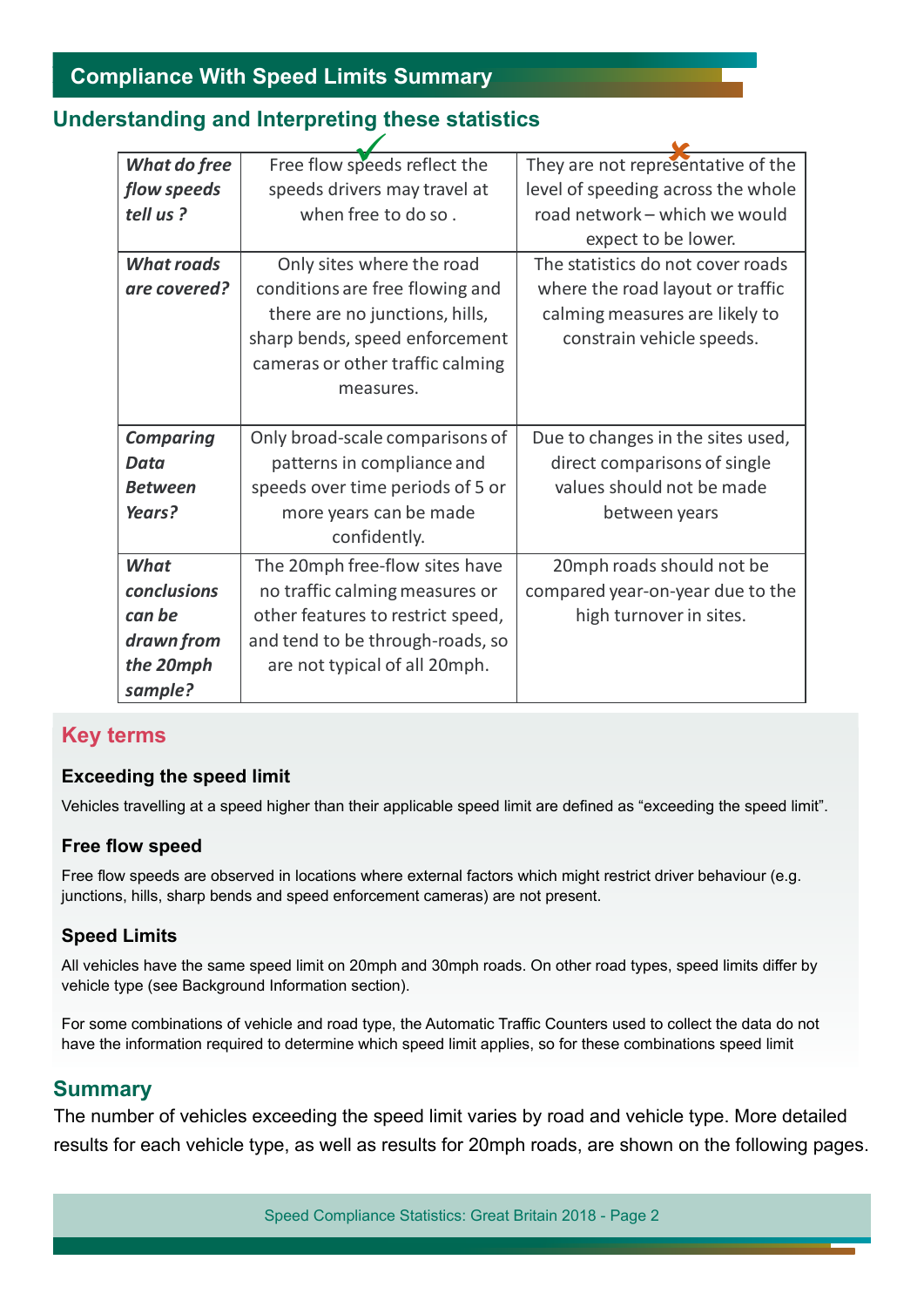## **Car compliance with speed limits**



**30 MPH Roads**





**Single Carriageways**







#### **Summary**

- ► Under freefowing conditions, the proportions of cars **complying** with the speed limit were 54% on motorways, 90% on national speed limit (NSL) single carriageways and 48% on 30mph roads.
- ► On NSL single carriageway roads 10% of cars **exceeded** the speed limit, compared to 52% on 30mph roads and 46% on motorways.
- ► The proportion of cars **exceeding** the speed limit by over 10mph on 30mph roads was 5%, whilst 1% and 11% **exceeded** the speed limit by more than 10mph on NSL single carriageway roads and motorways respectively.



**Figure 4:** Cars exceeding the speed limit by time of day in Great Britain, 2018 **(**Table [SPE0113\)](https://www.gov.uk/government/statistical-data-sets/spe01-vehicle-speeds)

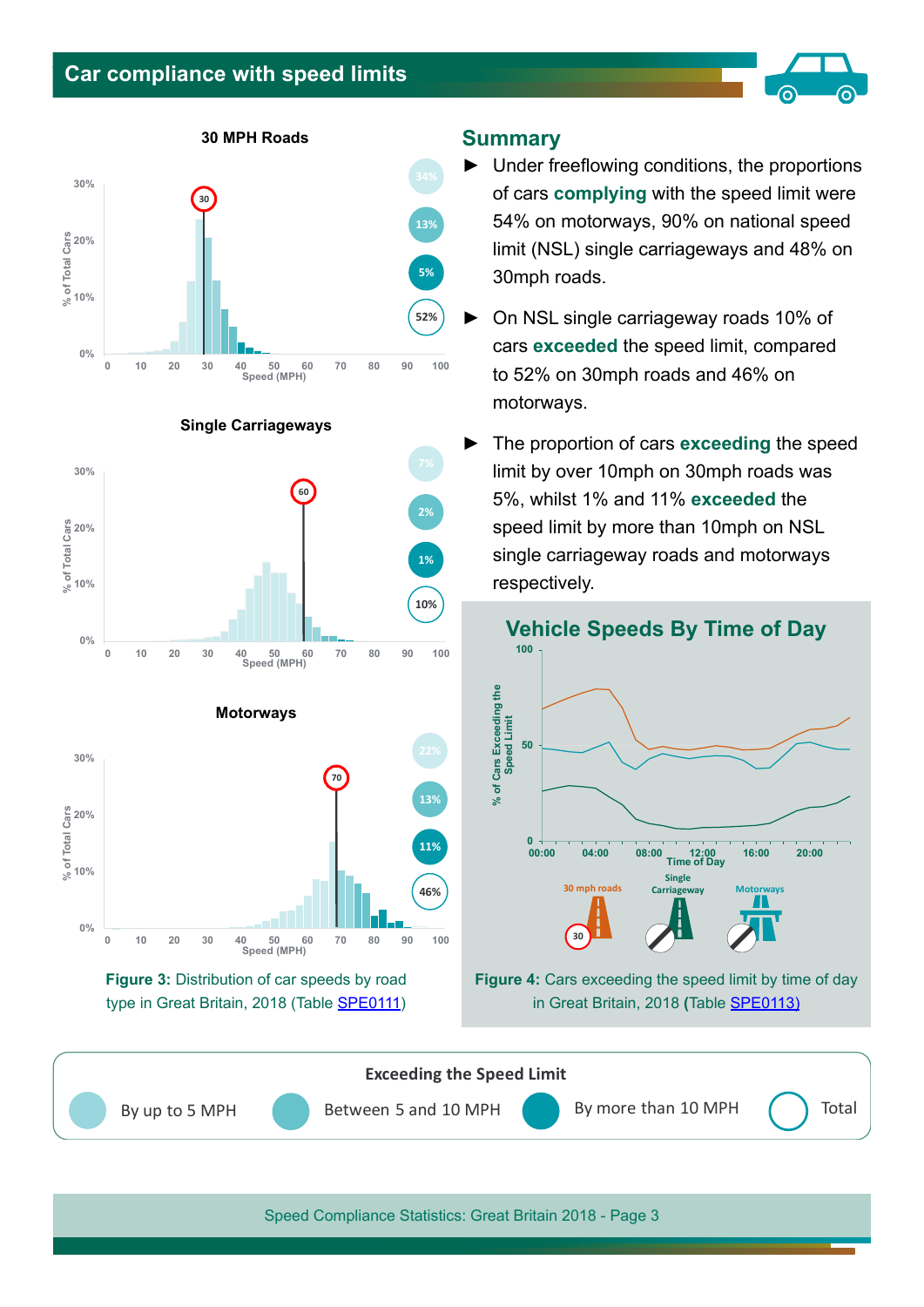## **Light Commercial Vehicle (van) compliance with speed limits**







#### **Single Carriageways**

Statistics on van compliance on national speed limit single carriageways are not collected. The speed limits applicable to diferent types of van on this road type depends on the maximum laden weight and construction of the vehicle, which cannot be determined by our data source.





#### **Summary**

- In free flow conditions, the proportions of vans **complying** with the speed limit were 53% on motorways and 47% on 30mph road.
- ► On motorways 47% of vans **exceeded** the speed limit compared to 53% on 30mph roads.
- ► The proportion of vans **exceeding** the speed limit by over 10mph on 30mph roads was 30%, while 12% **exceeded** the speed limit on motorways by more than 10mph.



**Figure 6:** Vans exceeding the speed limit by time of day in Great Britain, 2018 **(**Table [SPE0113\)](https://www.gov.uk/government/statistical-data-sets/spe01-vehicle-speeds)

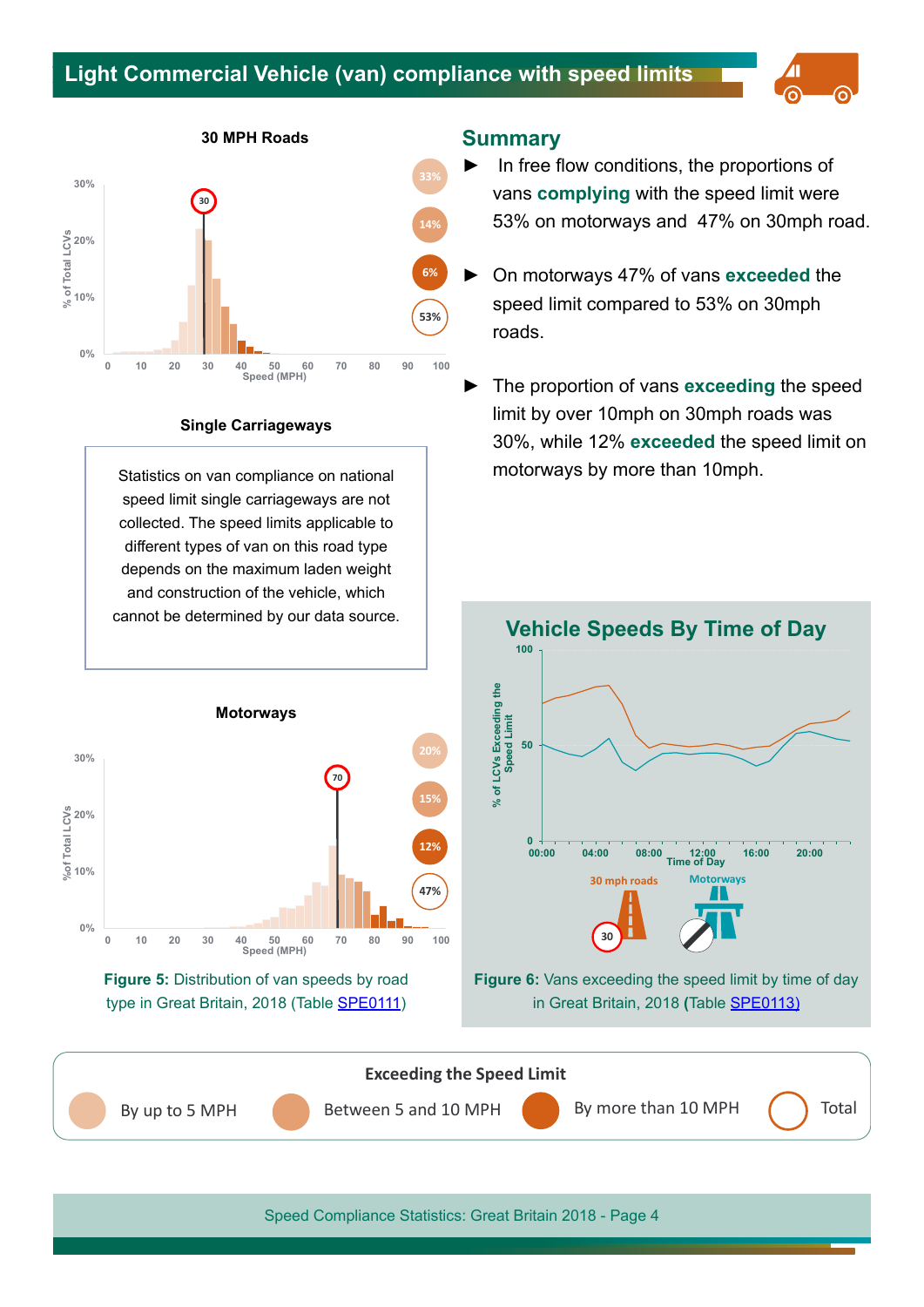## **Articulated HGV (HGVA) compliance with speed limits**





**Single Carriageways**







#### **Summary**

 $\blacktriangleright$  In free flow conditions, the proportions of articulated HGVs **complying** with the speed limit were 99% on motorways, 80% on national speed limit single carriageways and 58% on 30mph road

**00** 

- On (NSL) single carriageway roads 20% of articulated HGVs **exceeded** the speed limit, compared to 42% on 30mph roads.
- The proportion of articulated HGVs **exceeding** the speed limit by over 10mph on 30mph roads was 2%, while less than half of one percent exceeded the speed limit by more than 10mph on NSL single carriageway roads and motorways.



**Figure 8:** Articulated HGVs exceeding the speed limit by time of day in Great Britain, 2018 **(**Table [SPE0113\)](https://www.gov.uk/government/statistical-data-sets/spe01-vehicle-speeds)

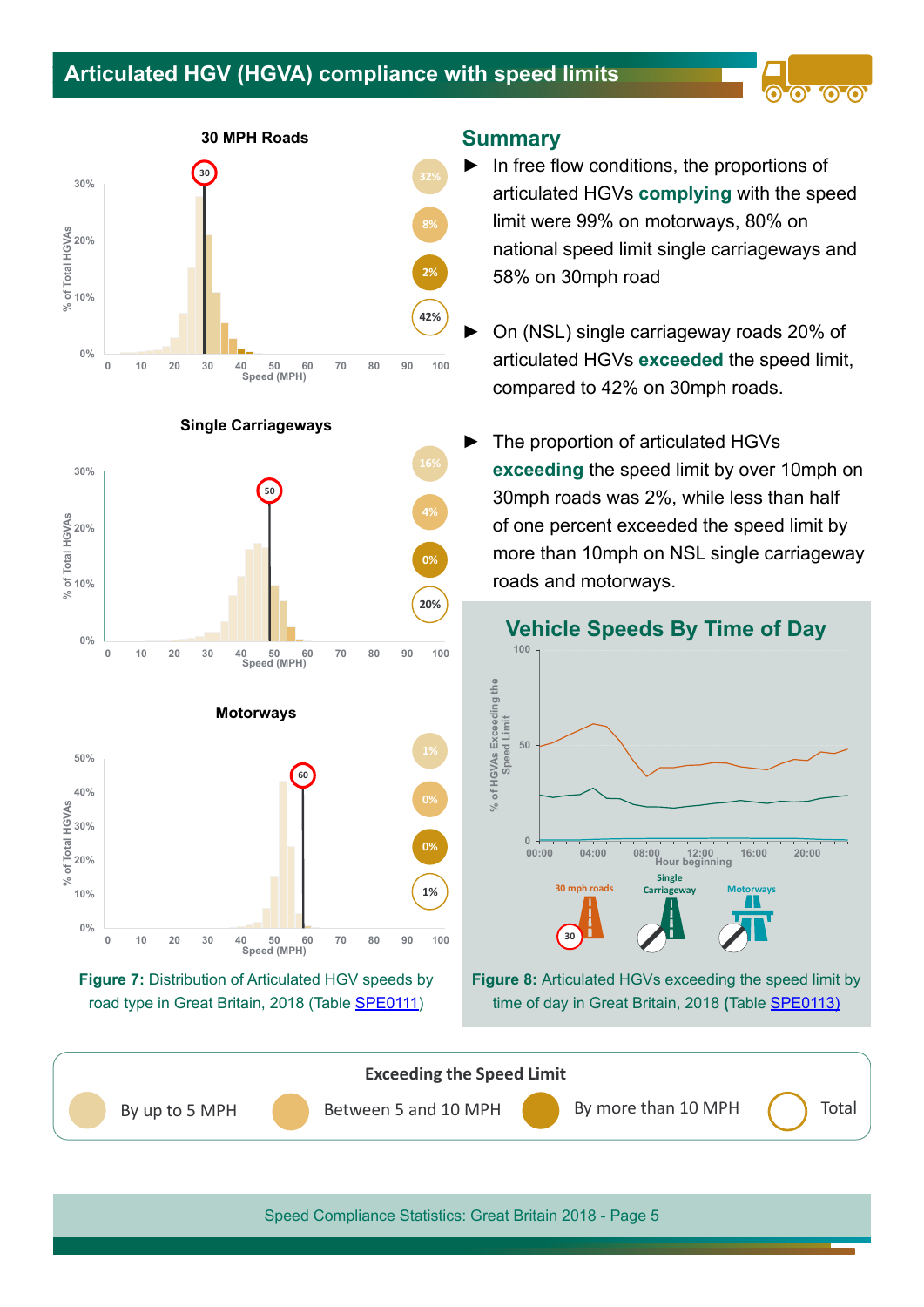## **Rigid HGV (HGVR) compliance with speed limits**



**30 MPH Roads**







#### **Motorways**

Statistics on rigid HGV compliance on motorways are not collected. There are signifcant numbers of rigid HGVs both above and below the 7.5 tonne gross weight threshold, which are subject to diferent motorway speed limits. Our data does not collect weight information to enable vehicle data to be matched to the applicable speed limit.

**Figure 9:** Distribution of Rigid HGV speeds by road type in Great Britain, 2018 (Table [SPE0111\)](https://www.gov.uk/government/statistical-data-sets/vehicle-speed-compliance-statistics-data-tables-spe)

#### **Summary**

- ► In free fow conditions, the proportions of rigid HGVs **complying** with the speed limit were 64% on national speed limit (NSL) single carriageways and 54% on 30mph roads.
- On NSL single carriageway roads 36% of rigid HGVs **exceeded** the speed limit, compared to 46% on 30mph roads.
- ► The proportion of rigid HGVs **exceeding** the speed limit by over 10mph on both 30mph roads and NSL single carriageway was 4%.



**Figure 10:** Rigid HGVs exceeding the speed limit by time of day in Great Britain, 2018 **(**Table [SPE0113\)](https://www.gov.uk/government/statistical-data-sets/spe01-vehicle-speeds)

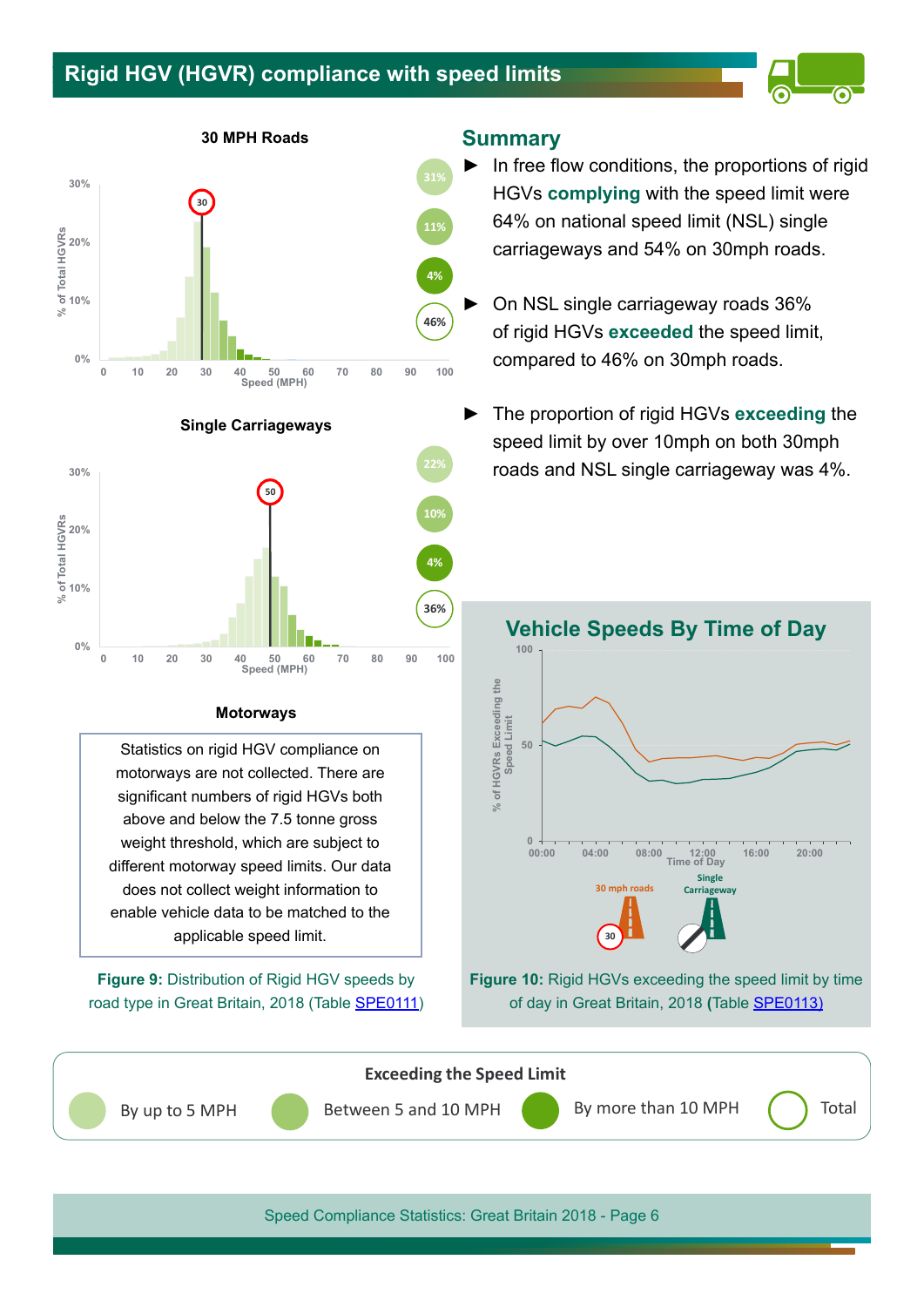## **Change in speed limits for HGVs over 7.5 tonnes maximum laden weight**

On 6 April 2015, in England and Wales only, the national speed limit for HGVs more than 7.5 tonnes maximum laden weight increased from 50 mph to 60 mph on *dual carriageways*, and from 40 mph to 50 mph on *single carriageways*.

## **Limitations to the HGV dataset**

This page summarises some of the related trends for HGVs on single carriageway roads. Dual carriageways are not included at all in this publication due to the small number of sites with data. A more detailed study is being conducted by the department (see box below).

Because rigid HGVs above and below the 7.5 tonne threshold have diferent applicable speed limits and the ATC sites cannot determine laden weight we cannot calculate speed compliance data.

## **What is the impact on HGVs in our sample of roads in free fowing conditions?**









- Virtually all articulated HGVs are in the over 7.5 tonnes category, for which the speed limit on single carriageway roads increased from 40 to 50 mph. The percentage of articulated HGVs exceeding the speed limit has reduced noticeably from 80% in 2011 before the speed limit change to 21% in 2015 when the new speed limit came into efect, and was 20% in 2017 and 2018.
- ► Over the same period, the average speed of HGVs has varied between 42-46mph for articulated HGVs and between 45-48mph for rigid HGVs.

## **HGV Speed Limit Evaluation**

Department for Transport has published more [detailed studies](https://www.gov.uk/government/publications/second-report-on-the-increased-speed-limit-for-heavy-goods-vehicles) on the impact of the HGV speed limit changes.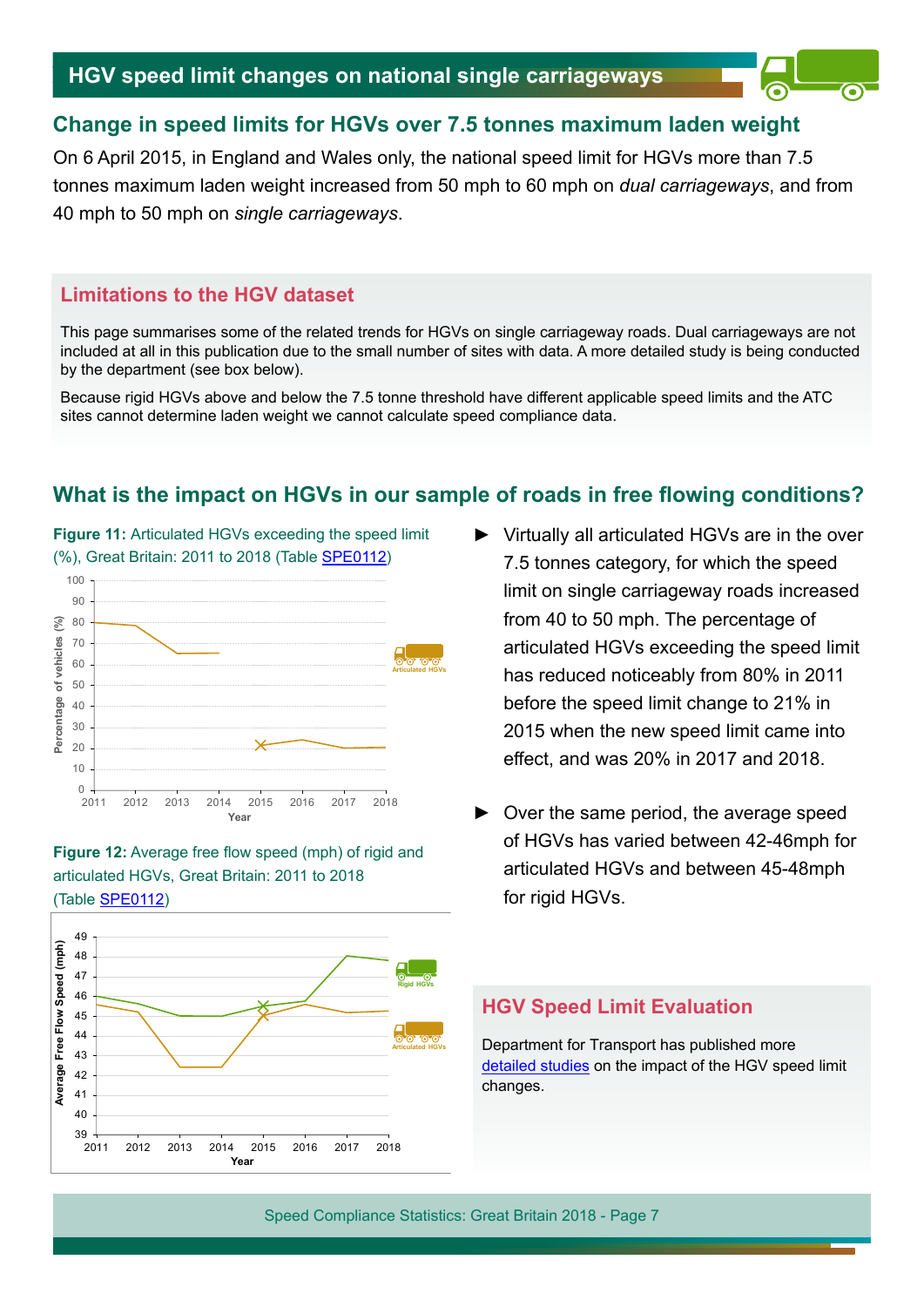## **Short Bus compliance with speed limits**



**30 MPH Roads**





#### **Motorways**

Statistics on short and long buses' speed compliance on motorways are not published, as the sample size did not meet the data quality threshold required for publishing.

**Figure 13:** Distribution of Short Bus speeds by road type in Great Britain, 2018 (Table [SPE011](https://www.gov.uk/government/statistical-data-sets/vehicle-speed-compliance-statistics-data-tables-spe)1)

#### **Summary**

- ► On national speed limit (NSL) single carriageway and 30mph roads, 64% of short buses (under 12m) **complied** with the speed limit.
- In free flow conditions, the proportions of short buses **exceeding** the speed limit was 36% on NSL single carriagewaysand 30mph roads.
- ► The proportion of short buses **exceeding**  the speed limit by over 10mph on NSL single carriageway and 30mph roads was 4% and 2% respectively



**Figure 14:** Short Buses exceeding the speed limit by time of day in Great Britain, 2018 **(**Table [SPE0113](https://www.gov.uk/government/statistical-data-sets/spe01-vehicle-speeds))

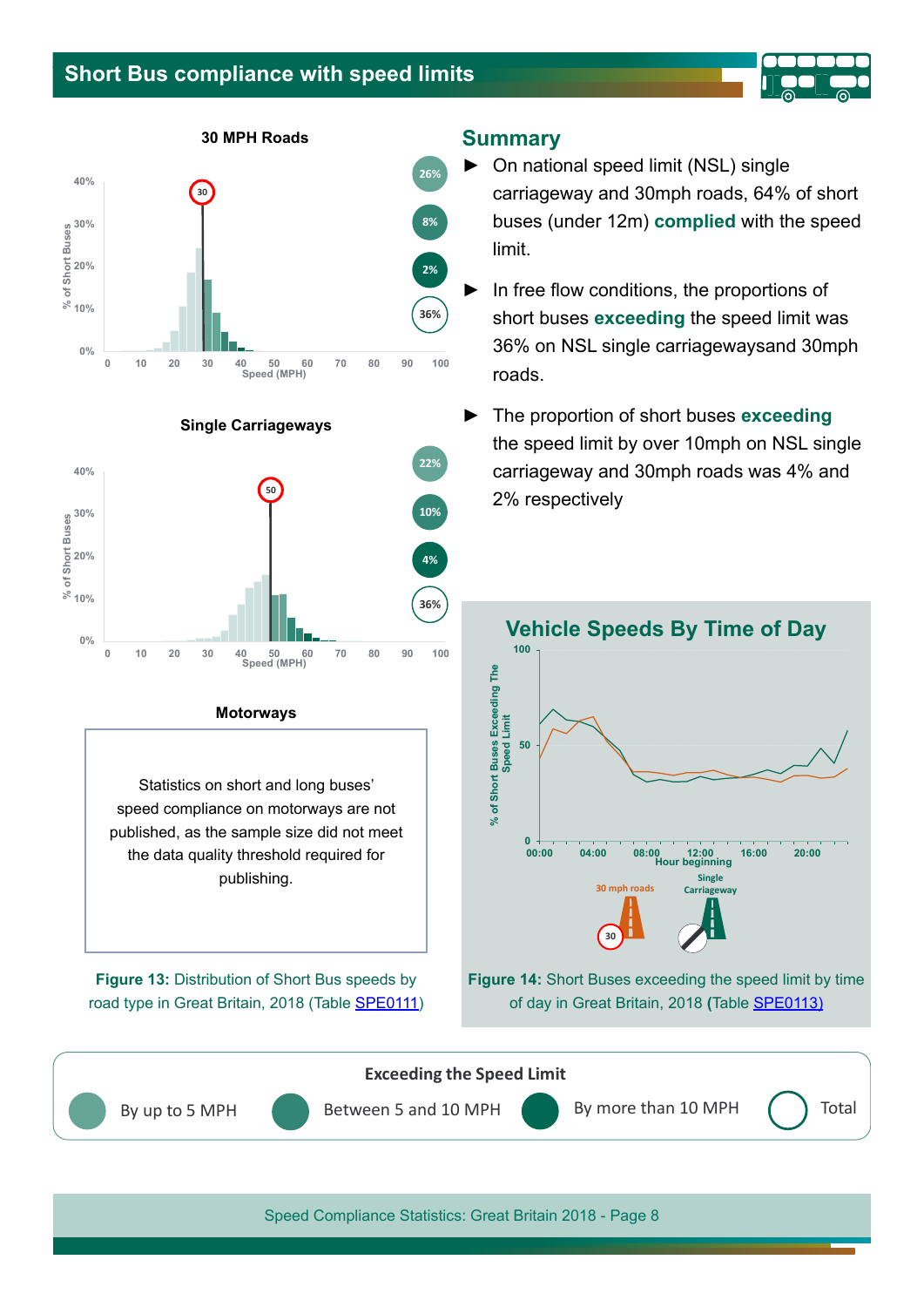## **Long Bus compliance with speed limits**

**30 MPH Roads**









**0 10 20 30 40 50 60 70 80 90 100**

**0%**

Statistics on short and long buses' speed compliance on motorways are not published, as the sample size did not meet the data quality threshold required for publishing.

**Figure 15:** Distribution of Long Bus speeds by road type in Great Britain, 2018 (Table [SPE0111\)](https://www.gov.uk/government/statistical-data-sets/vehicle-speed-compliance-statistics-data-tables-spe)

#### **Summary**

- ► On 30mph roads and national speed limit (NSL) single carriageways 67% and 69% of long buses (over 12m) **complied** with the speed limit respectively.
	- In free flow conditions, the proportions of long buses **exceeding** the speed limit was 31% on NSL single carriageways and 33% on 30mph roads.
	- ► The proportion of long buses **exceeding** the speed limit by over 10mph on 30mph roads and NSL single carriageways was 1% and 2% respectively.



**Figure 16:** Long Buses exceeding the speed limit by time of day in Great Britain, 2018 **(**Table [SPE0113\)](https://www.gov.uk/government/statistical-data-sets/spe01-vehicle-speeds)



**31%**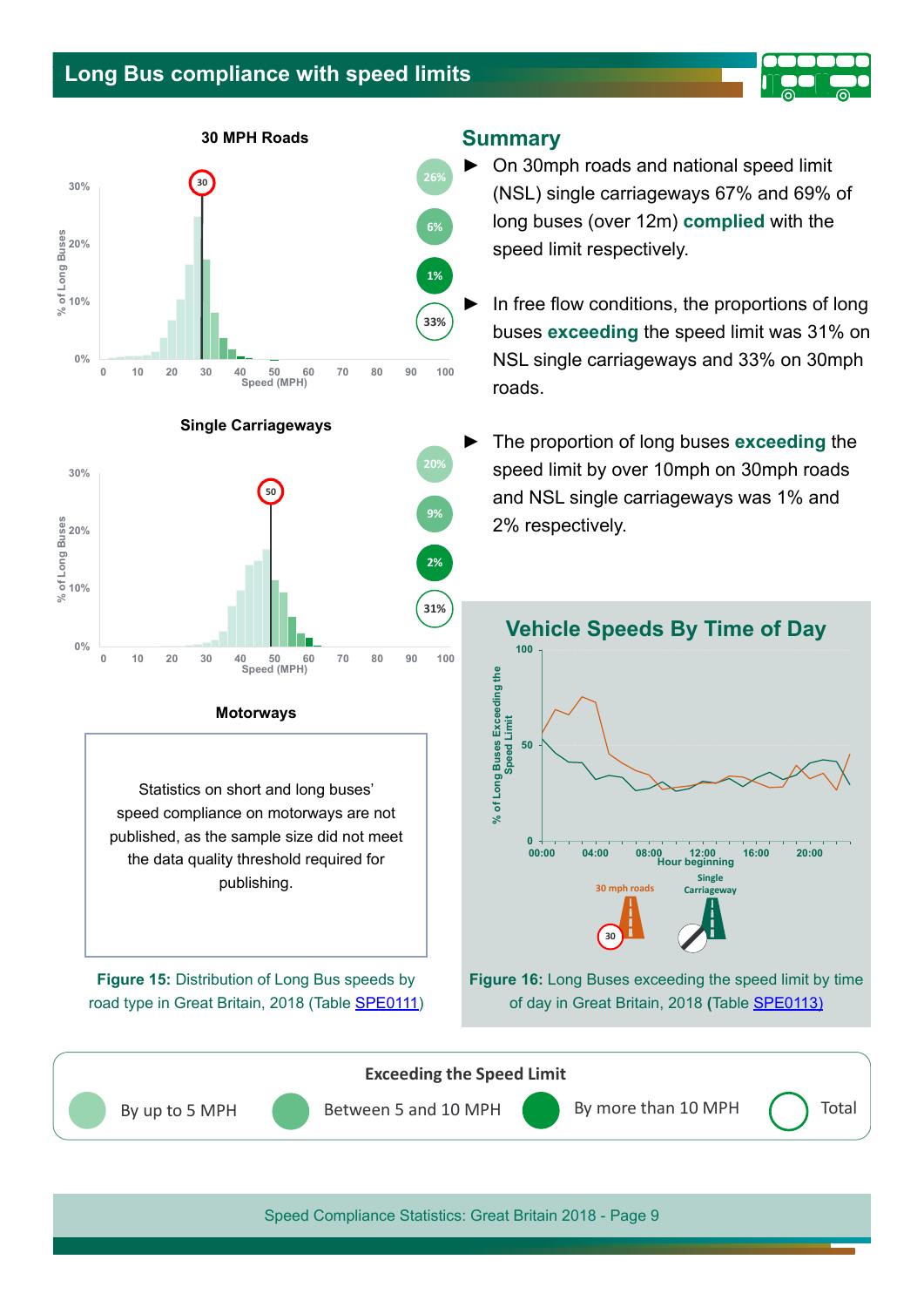## **Motorcycle compliance with speed limits**



**30 MPH Roads**









#### **Summary**

- ► In free fow conditions, the proportions of motorcycles **complying** with the speed limit were 47% on motorways, 70% on NSL single carriageways and 45% on 30mph roads.
- ► On motorways and 30mph roads 53% and 55% of motorcycles **exceeded** the speed limit respectively, compared to 30% on national speed limit (NSL) single carriageways.
- ► The proportion of motorcycles **exceeding**  the speed limit by over 10mph on motorways was 19% of motorcycles compared to 12% of motorcycles on both 30mph and NSL single carriageway roads.



**Figure 18:** Motorcycles exceeding the speed limit by time of day in Great Britain, 2018 **(**Table [SPE0113\)](https://www.gov.uk/government/statistical-data-sets/spe01-vehicle-speeds)



Speed Compliance Statistics: Great Britain 2018 - Page 10

#### **Single Carriageways**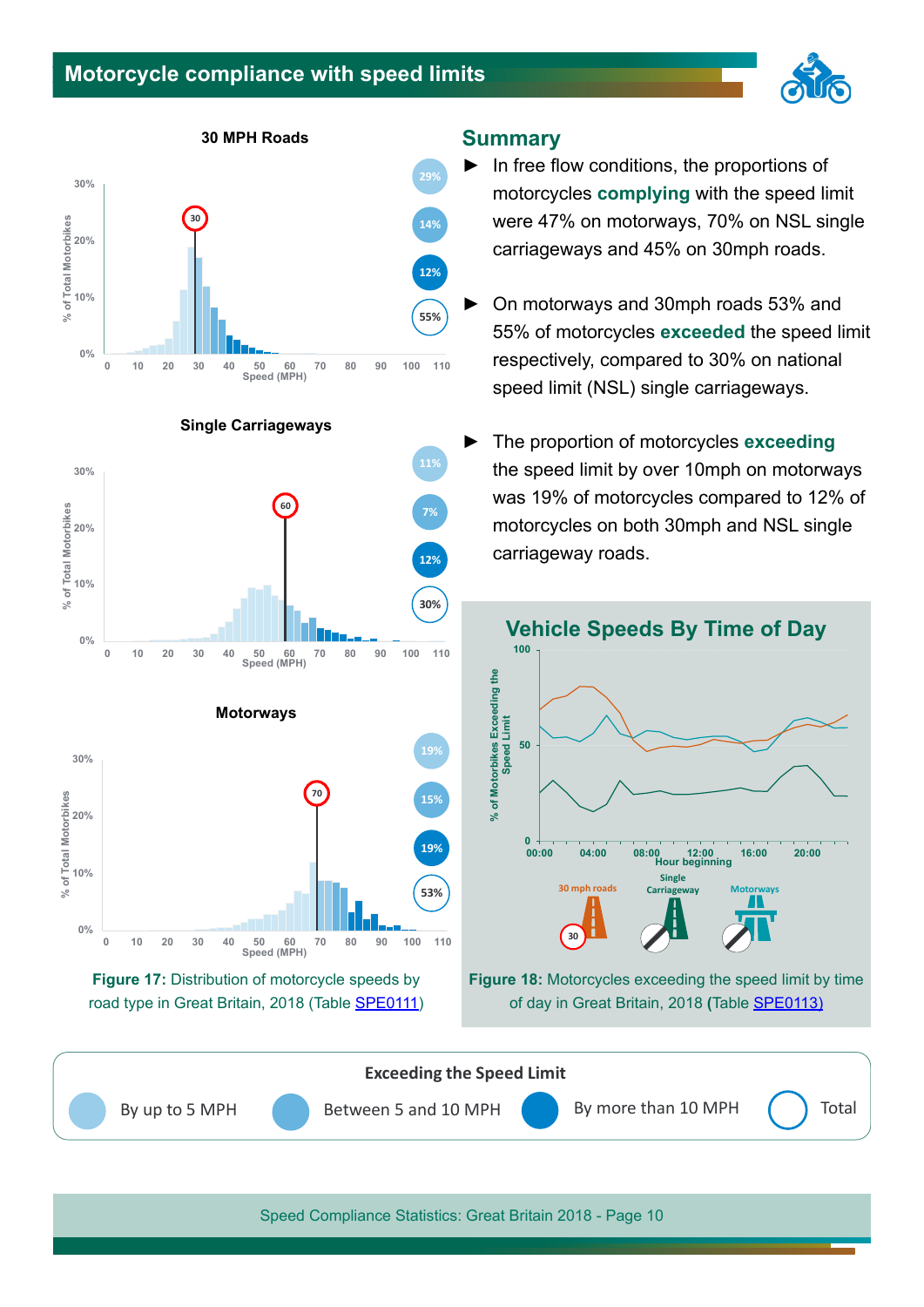

The Department also has data for a number of 'free-fow' sites with 20mph speed limits, however the data from these need to be interpreted with additional caution because:



in Great Britain, 2018 (Table [SPE0111\)](https://www.gov.uk/government/statistical-data-sets/spe01-vehicle-speeds)

- By their nature, roads with 20mph speed limits are particularly likely to have raffic calming measures in place, or not be 'free flow' for other reasons (e.g. narrow, or with many corners and bends). Indeed DfT guidance suggests that 20mph limits are most effective when they have traffic calming measures or when average vehicle speeds are already below 24 mph.
- The 20mph 'free flow' sites tend to be on 'through routes' rather than smaller residential streets – refecting the constraints both of finding 'free flow' traffic conditions and locations suitable for the installation of automatic traffic monitoring equipment. Thus quieter residential streets which may make up a large proportion of 20mph roads will be under-represented in the data.

Therefore the 'free flow' 20 mph sites in this data set will tend to be unrepresentative of 20mph limits in general, and this efect will be much greater than for other speed limits considered above. These factors need to be taken into account when looking at the results for 20 mph sites available in this data set.

In 2018 DfT published the results of a detailed research study into 20mph limits without traffic calming measures, which can provide a more detailed and rounded picture for these roads (see box below).

## **20mph (Signed-Only) Research Study**

Key findings of **DfT 20mph research** published in November 2018:

- 20mph limits are supported by the majority of residents and drivers
- There has been a small reduction in average (median) speed - less than 1mph
- Vehicles travelling at higher speeds before the introduction of the 20mph limit have reduced their speed more than those already travelling at lower speeds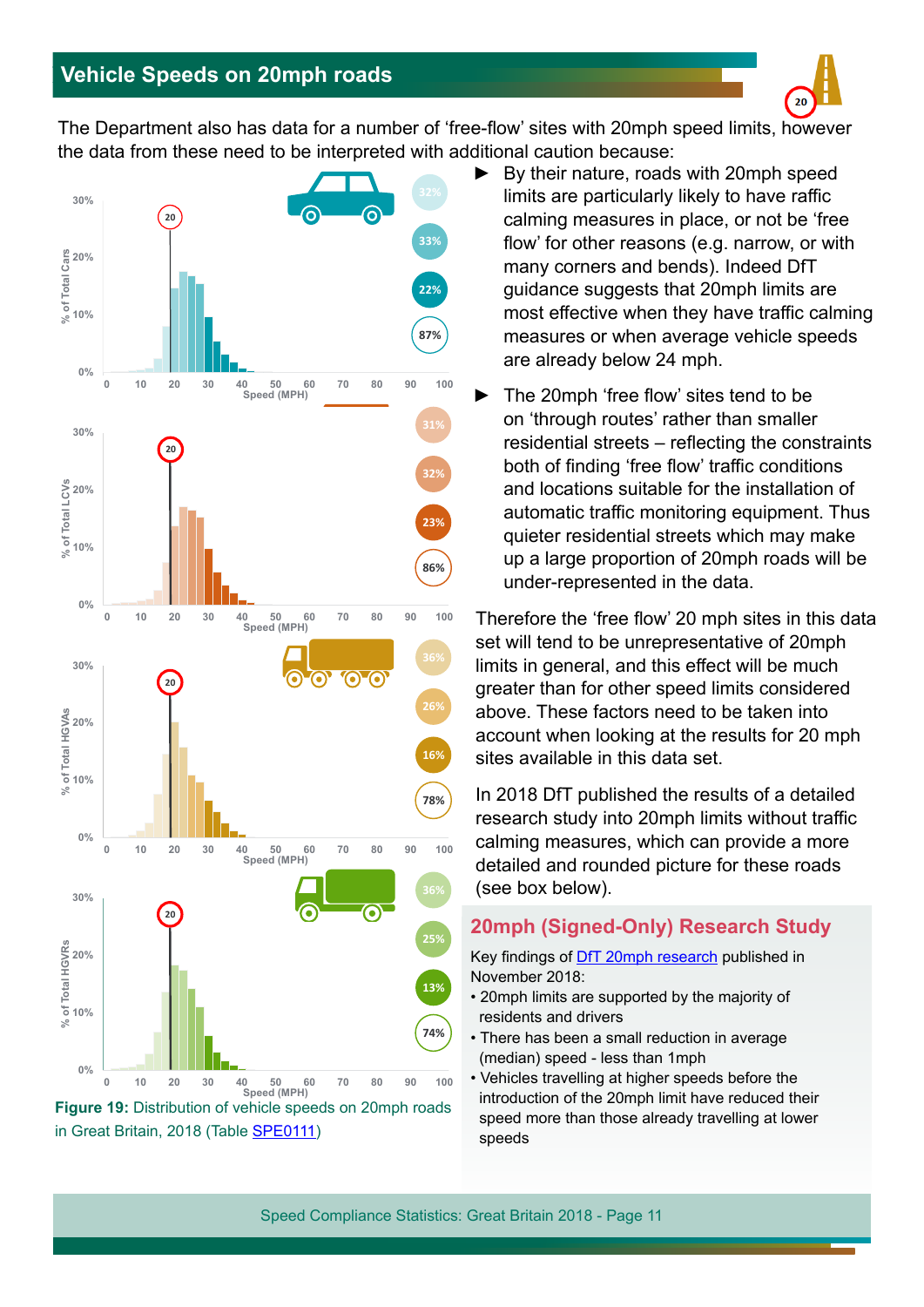## **Vehicle Speeds on 20mph roads (continued)**



**Figure 20:** Distribution of vehicle speeds on 20mph roads in Great Britain, 2018 (Table [SPE0111\)](https://www.gov.uk/government/statistical-data-sets/spe01-vehicle-speeds)





#### **Summary**

- Vehicle speeds on 20mph roads in the sample reflect patterns seen on other roads types for each vehicle class; HGVs and buses saw greater speed compliance than cars, LCVs and motorcycles.
- Under free flow conditions 87% of cars exceeded the speed limit at the 20mph sites. 22% exceed the speed limit by more than 10mph (fgure 19 and 20).
- On 20mph roads 86% of cars exceeded the speed limit during weekdays, and 91% during the weekend (figure 21).
- Most vehicle classes saw a higher percentage of vehicles exceeding the speed limit during the night and a lower percentage of vehicles exceeding the speed limit during the rush hour (figure 22).



**Figure 22:** Distribution of car speeds on 20mph roads by time of day in Great Britain, 2018 (Table **SPE0113**)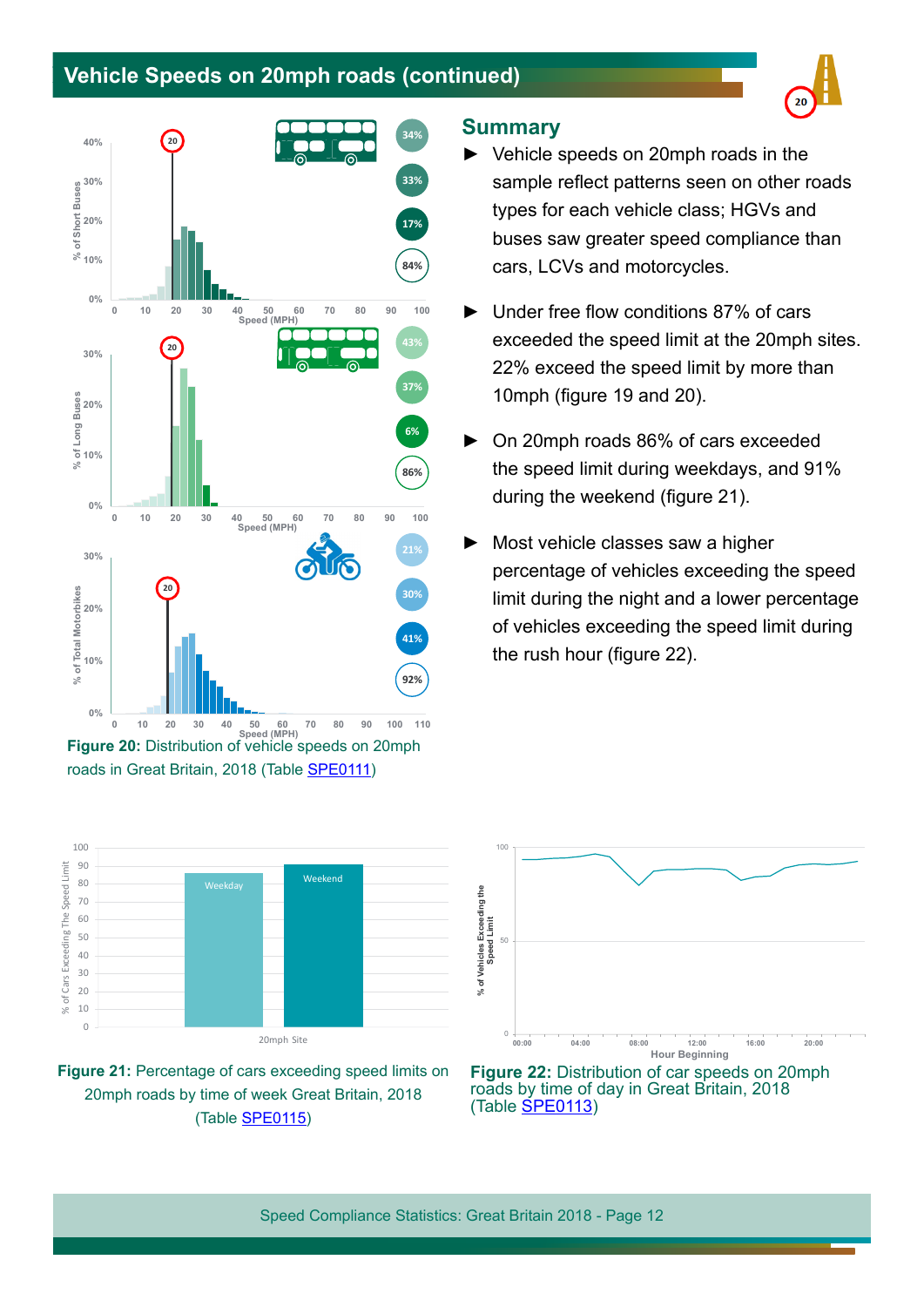## **Speed Compliance by Day of Week and Road Type**

The following section presents speeds on the road network distributed across days of the week for 30mph roads, National Speed Limit (NSL) single carriageways and Motorways for a selection of diferent vehicle classes.

#### **Key findings:**

- ► On all road types the percentage of vehicles exceeding the speed limit is consistent from Monday to Friday and between Saturday and Sunday. Therefore we are able to categorise the exceedance or compliance with speed limits by weekday or weekend.
- On Motorways 44% of cars exceeded the speed limit during weekdays, rising to 51% on weekends. On 30mph roads 50% of cars exceeded the speed limit on weekdays and 56% on weekends, compared to 9% on weekdays for NSL single carriageways rising to 12% on weekends.
- On almost all vehicle classes and road types the percentage of vehicles exceeding speed limits on weekends are equal to or higher than the percentage exceeding the speed limit on weekdays; articulated HGVs on NSL single carriageways are an exception.



**Figure 23:** Cars exceeding speed limits by day of the week, Great Britain, 2018 (Table [SPE0115\)](https://www.gov.uk/government/statistical-data-sets/spe01-vehicle-speeds)



**Figure 24:** Vehicles exceeding speed limit by time of the week in Great Britain, 2018 (Table [SPE0115\)](https://www.gov.uk/government/statistical-data-sets/spe01-vehicle-speeds)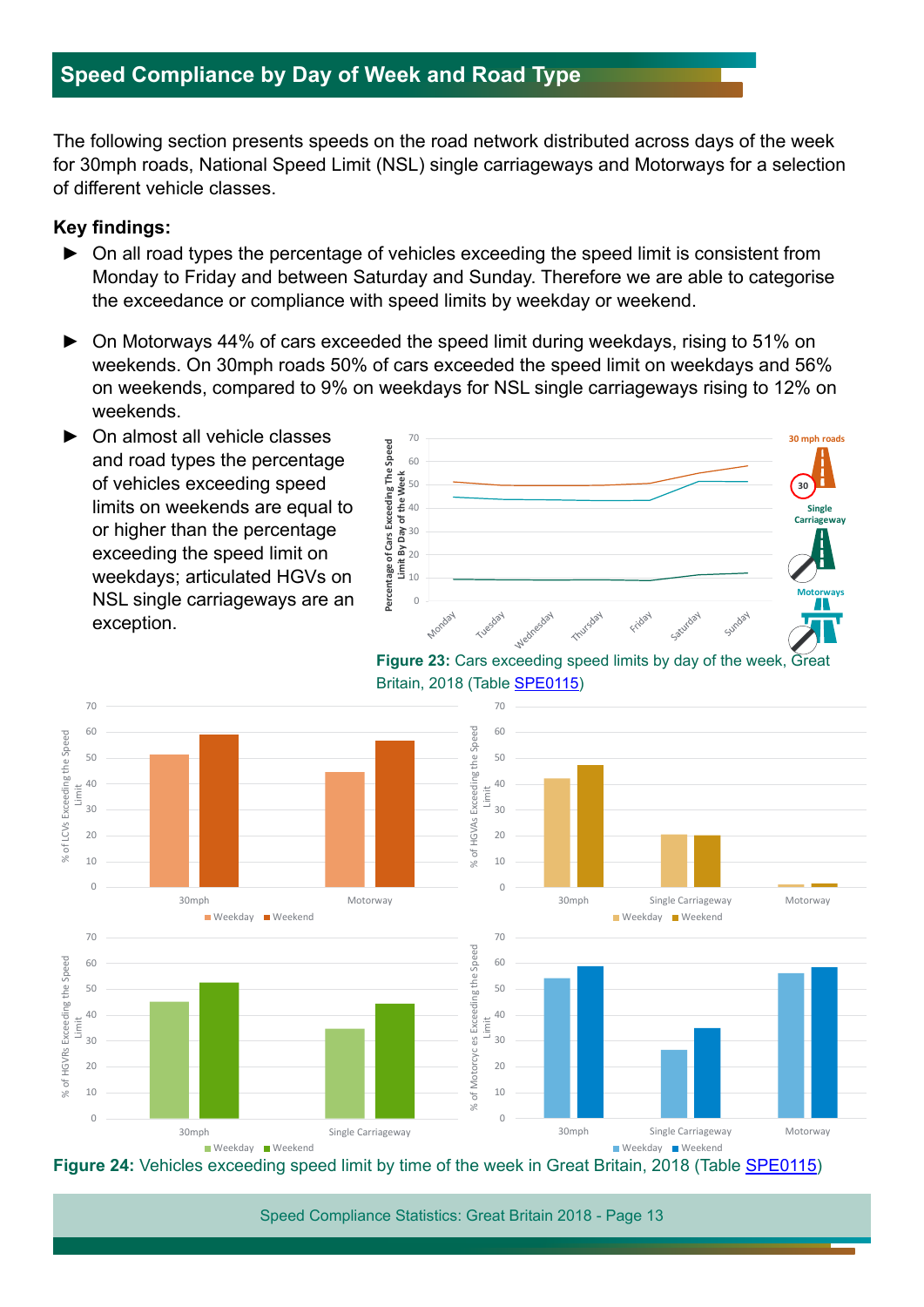## **Speed by Road and Vehicle Type**

## **Average Speeds on the Network**

The following section presents the average free flow speeds at which drivers choose to travel as observed at sampled ATC locations. These are not average speeds across the whole network. This data can be found in the [road congestion and travel times statistics](https://www.gov.uk/government/collections/road-congestion-and-reliability-statistics).

#### **Key findings:**

- ► The average free fow speed for each vehicle type is correlated with the applicable speed limit for that road type. These are not average speeds across the whole network (see box above).
- ► For motorways and national speed limit single carriageway sites, the average free fow speed is at or below the designated speed limit for each vehicle type. This is particularly marked for single carriageway sites where speeds are signifcantly below the relative speed limits, which is consistent with the greater compliance with speed limits on those roads that were observed earlier.
- ► For 30mph sites the average free flow speed is slightly above the speed limit for three vehicle types (cars, motorcycles and LCVs), with averages ranging from 28mph to 32mph overall. For the 20mph sites, the average speed is above the speed limit for all vehicle types, ranging from 24mph to 30mph but below the average speeds seen on the 30mph roads.

**Figure 25: Average free fow speeds by vehicle type and road type on roads in Great Britain, 2018**  (Table [SPE0111\)](https://www.gov.uk/government/statistical-data-sets/spe01-vehicle-speeds)

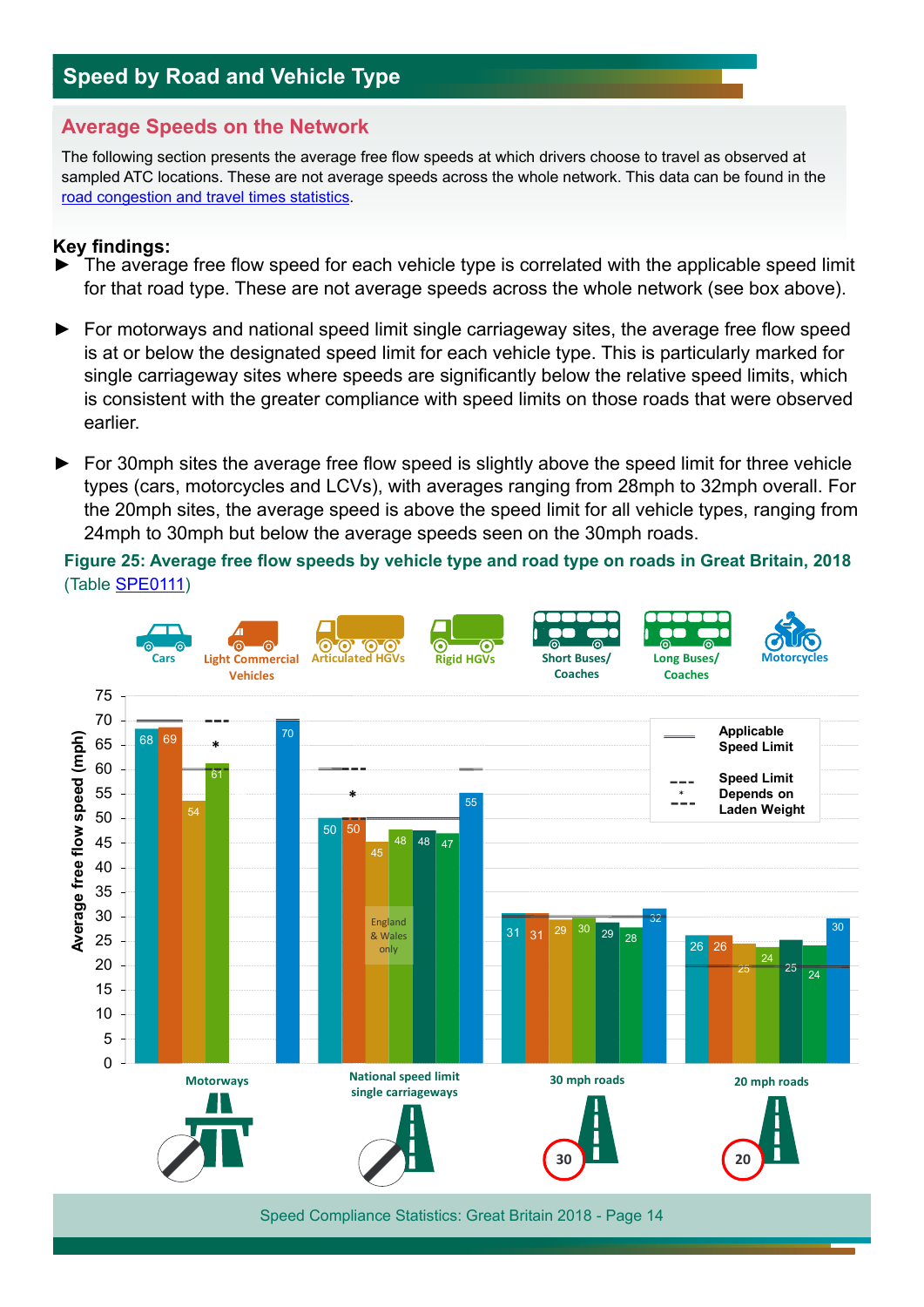## **Reasons given for breaking the speed limit**

#### **Key findings:**

- The RAC Report on Motoring 2018 asked users to select up to three reasons why they exceed the speed limit for each road class.The respondents who admitted to exceeding the speed limit on motorways selected a greater number of reasons on average than those who admitted exceeding the speed limit on 20mph roads.
- Of these five reasons, the top reason given was "I drive according to the speed of other road users" and was given by 41% of motorway users and 27% of 30mph road users. On 20mph roads, users most often cited the speed limit being inappropriate as the contributor to their exceeding the speed limit (31%).







This data comes from the RAC's Report on Motoring 2018. The report is published annually and is based on drivers' attitudes to motoring, including a section on speeding and attitudes to speeding. It is based on an online quota-based survey of UK motorists. Drivers who admitted to exceeding the speed limit on particular types of road were asked their reasons for doing so, which are shown here. These are not National Statistics, but are included here to provide additional context.

+ := for motorways, there is a category in the reasons given called "It is safe to go faster than the speed limit". For 30mph roads, this category is not present but there is another category called "No vehicles/pedestrians on the road". These two have been taken together in this analysis, as it is deemed that they are covering broadly the same safety issue but fitted for the differing nature of the different road types.

The results are taken from respondents who self-reported as speeding "frequently" or "occasionally" on the listed roads. The sample size was higher for motorways (1,024) than for 30mph roads (708) or 20mph road (702) with each respondent able to choose up to 3 answers. As respondents are able to select more than one answer, the total percentage exceeds 100% for each road type; this does not indicate more individuals exceeding the speed limit, but a wider variety of reasons given.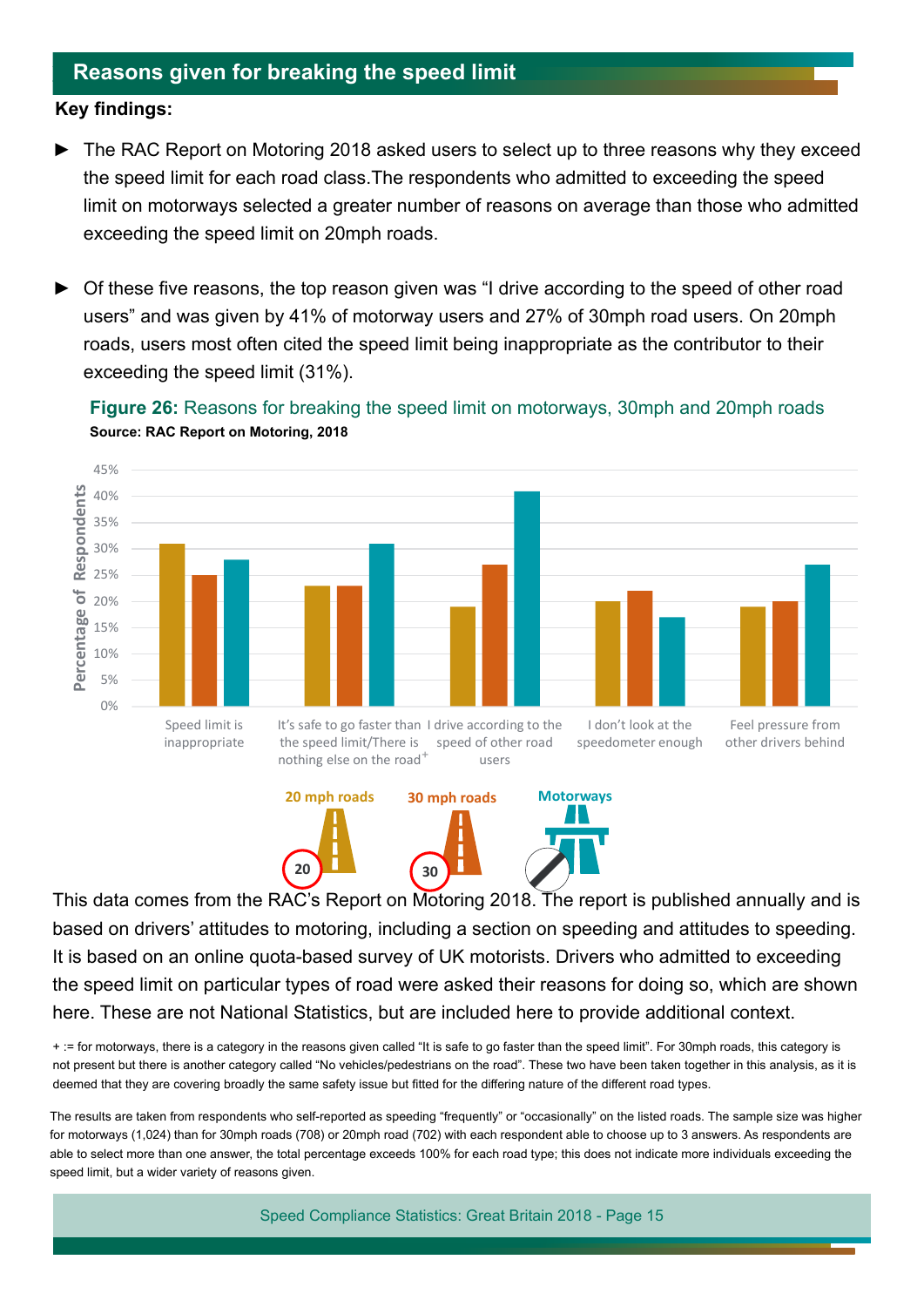## **Speed ofences**

This section reports on previously published data directly relating to speeding offences and road traffic accidents involving speeding.

## **Motor vehicle ofences relating to exceeding the speed limit;**

Sources: Home Office (HO), Ministry of Justice (MoJ) and National Driver Offender Retraining Scheme (NDORS)

**Figure 27:** Indices of motor vehicle offences relating to Figure 27: Indices of motor venicle offences relating to **Key ferms**<br>exceeding the speed limit, 2011 to 2018 (Table [SPE0201](https://www.gov.uk/government/statistical-data-sets/speeding-offences-and-reported-accidents-involving-speeding-spe02))



## **Outcomes following speed limit ofences**

- The PentiP system recorded 2.02 million speed limit offences in England and Wales in 2017, an increase of 2.4% compared with the previous year.
- The scope of the Home Office series includes those cases which resulted in either a fixed penalty notice (FPN) being issued to the driver, a driver retraining course (such as a speed awareness course) was attended by the individual, or cases where the individual faced court action.

## **Fixed Penalty Notice (FPN)**

Ofered to motorists to avoid prosecution for various motoring ofences (e.g. speeding, neglect of traffic directions and using a mobile phone while driving) by paying a prescribed fnancial penalty.

#### **Speed Awareness Courses**

National Driver Ofender Retraining Scheme (NDORS) is a set of schemes unique to the UK, where a motorist who has been caught committing a traffic offence at a 'low level', such as speeding, is given an opportunity to attend a course focusing on re-education designed to achieve greater compliance with the Road Traffic legislation.

## **Conviction Ratio**

The number of convictions as a proportion of the number of proceedings. These are calculated on a principal offence basis.

## **Speeding Ofences**

- There was an 89% conviction ratio for people proceeded against for speed limit offences in England and Wales in 2018 (169,000 were found guilty).
- 27% of motoring convictions in 2018 were for speed limit offences.
- ► Speeding ofence convictions have been relatively stable since 2015. 2017 saw a decrease in the number of convictions across motoring offences, although speeding offences saw the greatest fall.

#### **Speed Awareness Courses**

- ► In 2018, more than 1.32 million drivers attended a speed awareness course in the UK. Since 2014 there have been over 1 million speed awareness course attendences per year.
- The recent increase in Speed Courses attended reflects changes to courses that are available.
- The speed awareness course data include those Driver Retraining Course Attendances processed in Scotland, Northern Ireland or locally by police forces that are not included in Home Office's FPN series.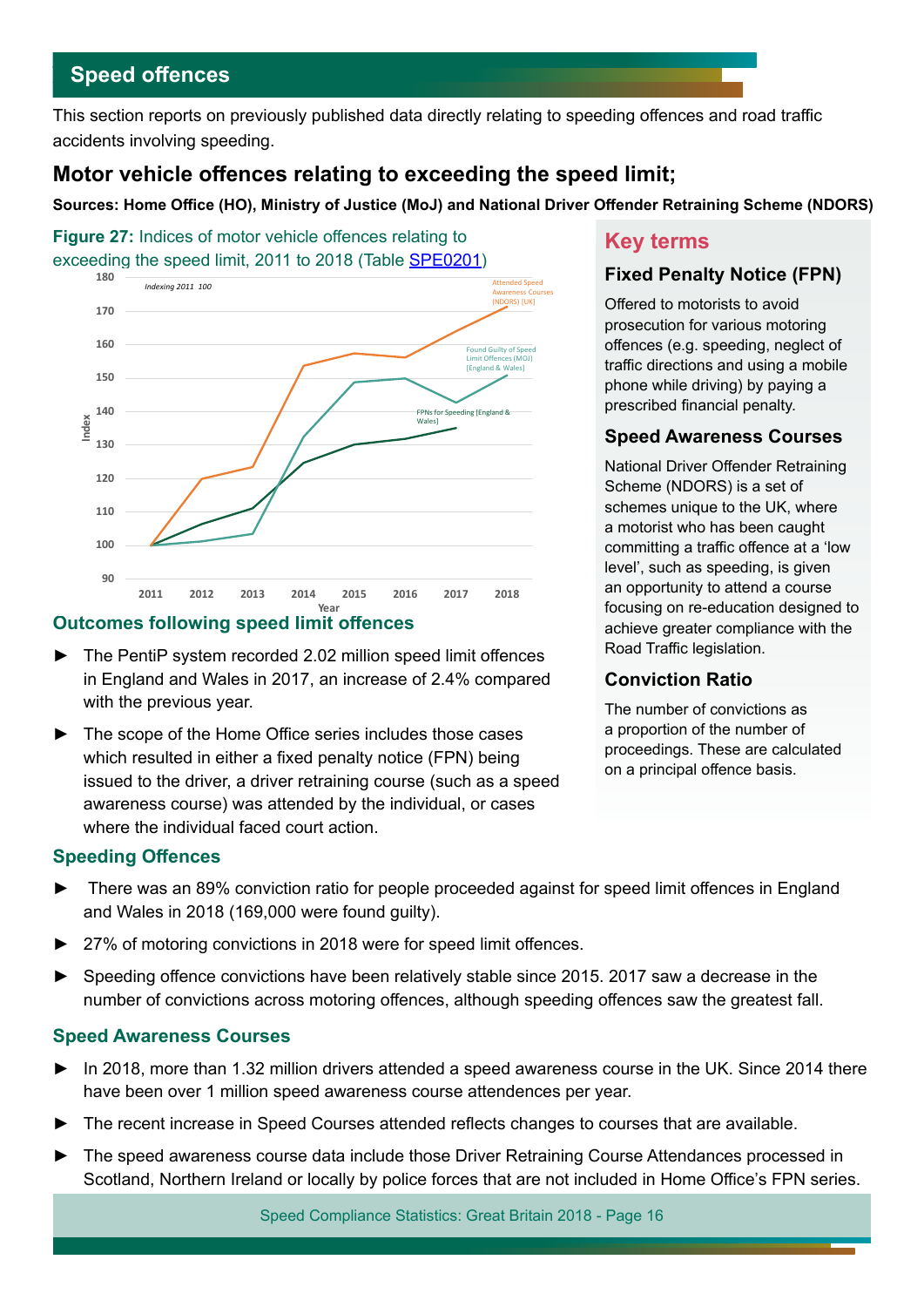## **Speed as a contributory factor in road accidents**

Under presumed free flow<sup>1</sup> conditions:

- Exceeding the speed limit was reported as a contributory factor for 4.8% (4,261) of accidents in 2017, the same proportion as in 2016 (4,545).
- ► The share of fatal and serious accidents where exceeding the speed limit was reported as a contributory factor was 6.7% (1,255) in 2017. This has remained broadly stable since 2013.
- The share of all accidents where exceeding the speed limit was reported as a contributory factor was 4.8% (4,261) in 2017. This is the same value, although involving fewer vehicles, as in 2016.

#### **Figure 28a:** Reported accidents where exceeding the speed limit was reported as a contributory factor, by severity, 2012 to 2017, excluding non-free flow conditions<sup>1</sup> (Table <u>SPE0204</u>)



**Figure 28b:** Reported accidents where exceeding the speed limit was reported as a contributory factor, by severity, 2012 to 2017 (Table [SPE0202\)](https://www.gov.uk/government/statistical-data-sets/speeding-offences-and-reported-accidents-involving-speeding-spe02)



The proportions of accidents when excluding or including contributory factors of abnormal or non-free flow conditons<sup>1</sup> are very similar. This suggests that free flow roads may reflect conditions on the wider road network.

<sup>1</sup>Those accidents with contributory factors relating to traffic calming, stolen vehicle, road layout, temporary road layout, vehicle in course of crime, and emergency vehicle on a call have been excluded. Accident sites may still have these conditions, but they were not recorded as a contributory factor, no contributory factors were recorded or a police officer did not attend the scene.

#### **Source: DfT Road Accidents** [and Safety Statistics.](https://www.gov.uk/government/statistics/reported-road-casualties-great-britain-annual-report-2017)

## **Key terms**

#### **Accident**

Involves personal injury occurring on the public highway (including footways) in which at least one road vehicle or a vehicle in collision with a pedestrian is involved and which becomes known to the police within 30 days of its occurrence. Damage-only accidents with no human casualties or accidents on private roads or car parks are not included.

## **Fatal accident**

An accident in which at least one person is killed.

### **Serious accident**

One in which at least one person is seriously injured but no person (other than a confrmed suicide) is killed.

## **Slight accident**

One in which at least one person is slightly injured but no person is killed or seriously injured.

## **Contributory factor**

Contributory factors provide some insight into why and how road accidents occur. They are designed to give the key actions and failures that led directly to the actual impact to aid investigation of how accidents might be prevented. Please note that this *does not assign blame* for the accident to any specific road user, but gives an indication of which factors the attending officer thought contributed to the accident.

More information is available in the notes & definitions document.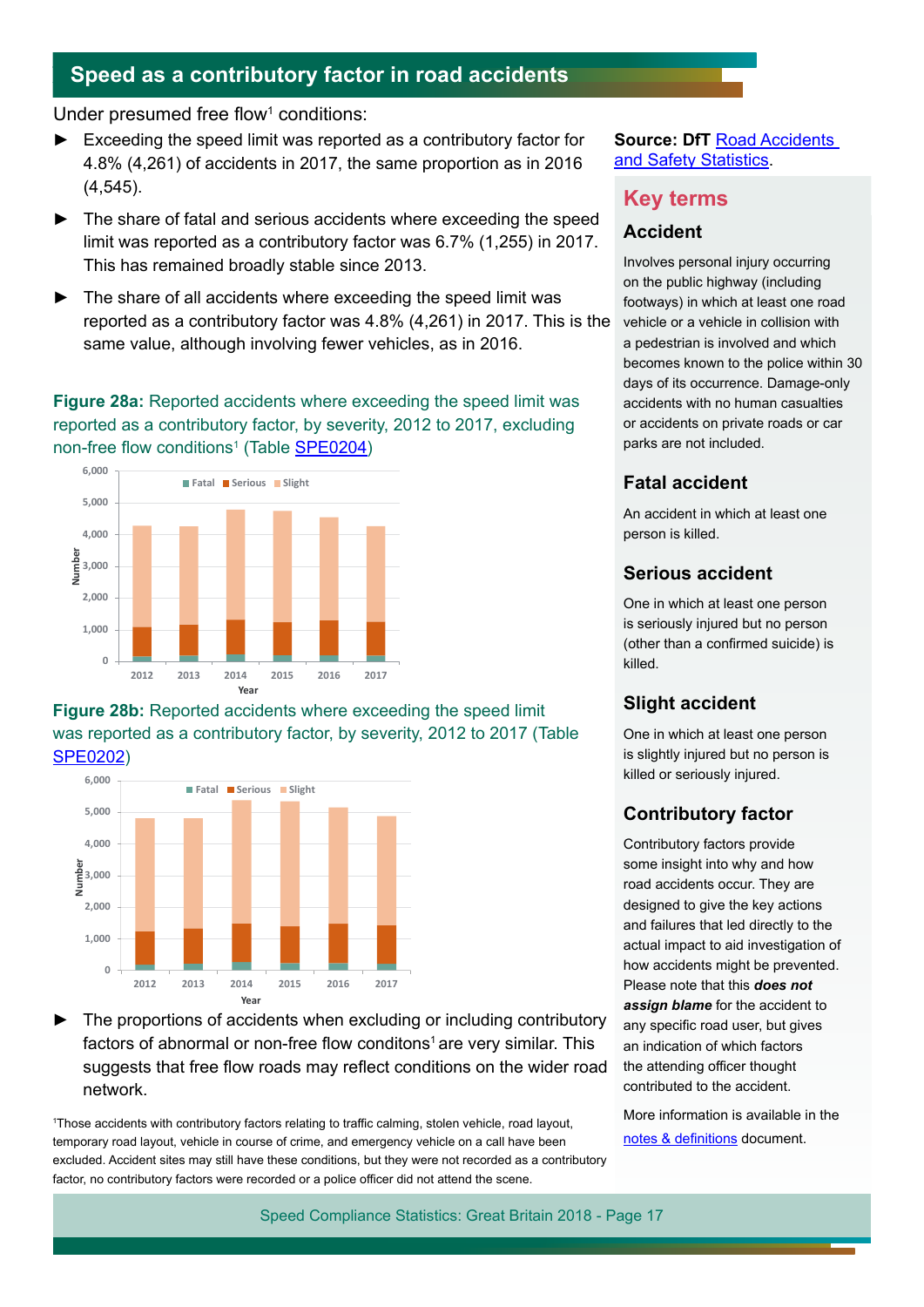## **Speed as a contributory factor in road accidents**

#### **Key findings:**

- ► In 2017, for all accidents, 2.8% (4,879) of vehicles had an exceeding the speed limit contributory factor allocated to them. This percentage has remained stable since 2014, although raw numbers have decreased, with the value being 2.5% (5,381) in 2014.
- ► Motorcycles were the vehicle type with the highest proportion of all accidents (5.1%) where exceeding the speed limit was a contributory factor, in 2017. 17.5% of fatal motorcycle accidents had exceeding the speed limit as a contributory factor, compared to 8.0% for all vehicles.
- ► HGVs had the lowest proportion of all accidents (0.7%) in 2017 where exceeding the speed limit was a contributory factor. This may relate to HGVs being speed limited or the drivers being professionally trained.

**Figures 29a to 29b:** Percentage of vehicles with an exceeding the speed limit contributory factor by vehicle type, split by severity, 2017 (Table [SPE0203\)](https://www.gov.uk/government/statistical-data-sets/speeding-offences-and-reported-accidents-involving-speeding-spe02)

#### **Figure 29a:** All Accidents



**Figures 30a to 30b:** Percentage of vehicles with an exceeding the speed limit contributory factor by vehicle type, split by severity, 2012 to 2017 (Table [SPE0203\)](https://www.gov.uk/government/statistical-data-sets/speeding-offences-and-reported-accidents-involving-speeding-spe02)

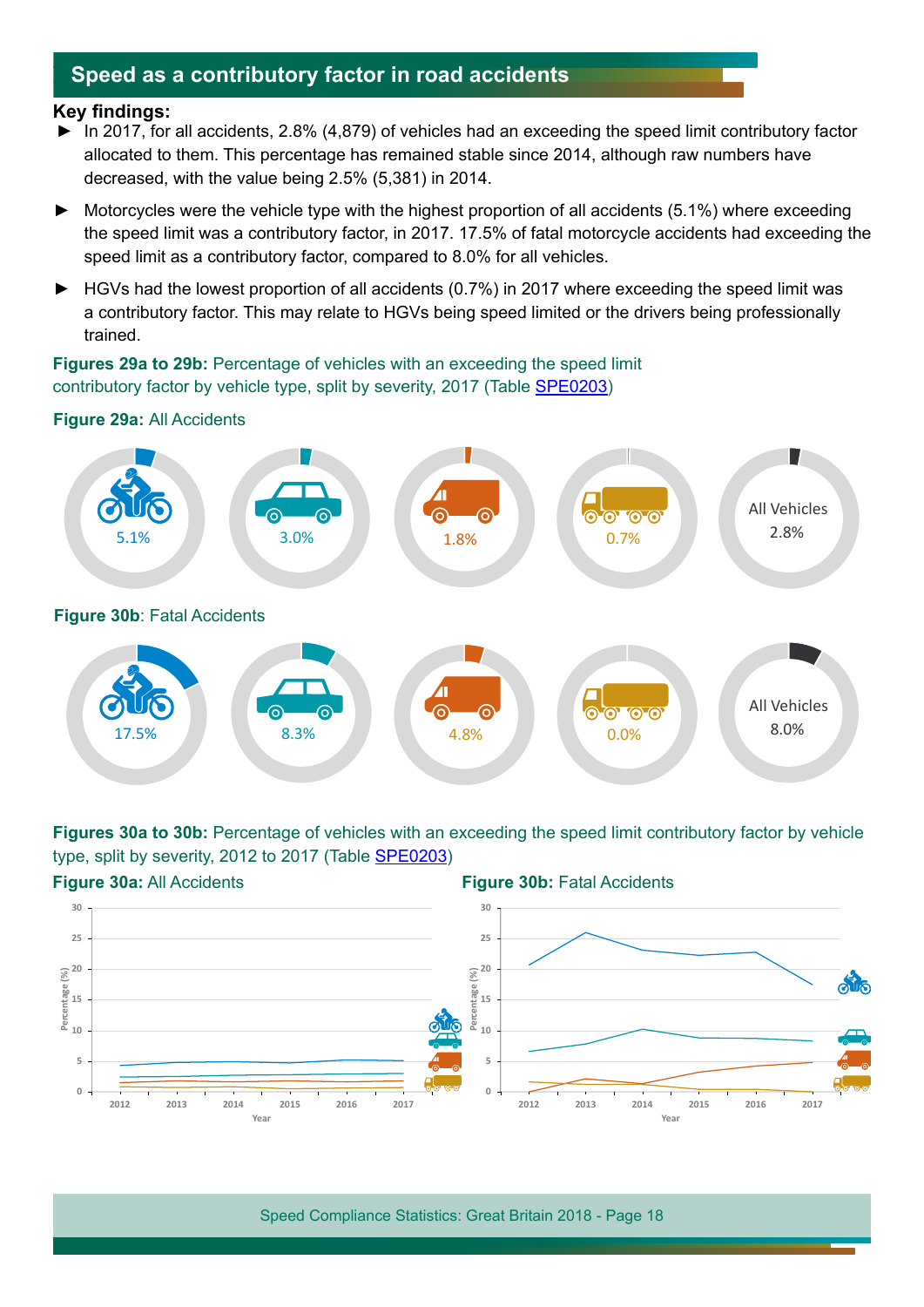## **Vehicle Headway**

This section provides information about the time gaps between pairs of vehicles. This time gap is referred to as headway.

- ► In 2018, 74% of cars and Light Commerical Vehicles, and 66% of motorcycles left the recommended two-second gap between themselves and other vehicles.
- ► A higher percentage of vehicles with slower speed limits leave the recommended minimum two-second gap: 88% of articulated HGVs, 80% of rigid HGVs and 83% of buses and coaches.
- ► Adherence to the recommended two-second gap has remained relatively stable since 2011 (SPE0114).

## **Headway**

**Headway** is the measurement of time between two vehicles. The Highway Code (rule 126) states that all drivers "should allow **at least a two-second gap** between you and the vehicle in front on roads carrying faster-moving traffic", and "this should be at least doubled" in inclement conditions. More information can be found at the **Highway Code's** ["General rules, techniques and advice for all drivers](https://www.gov.uk/guidance/the-highway-code/general-rules-techniques-and-advice-for-all-drivers-and-riders-103-to-158)  [and riders](https://www.gov.uk/guidance/the-highway-code/general-rules-techniques-and-advice-for-all-drivers-and-riders-103-to-158)".



## **Headway data: a note of caution**

Headway data (originally from table TRA3107) is collected from a small selection (seven) of the free fow statistics motorway sites and are only based on traffic in the inside lane. These are classed as Official Statistics but not as National Statistics and should be treated with caution as the sample size is small.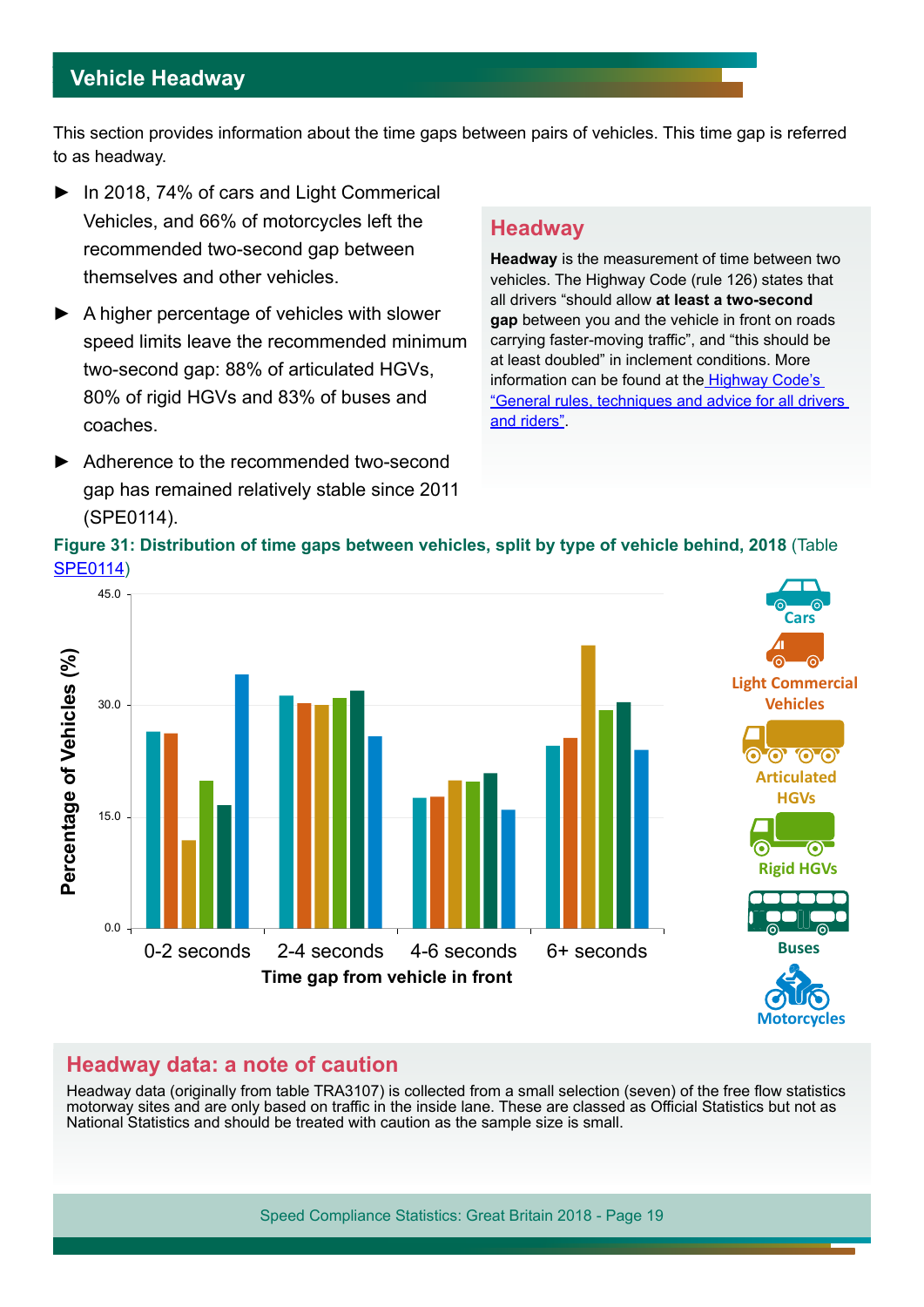## **Background information**

## **What's changed in this release**

Several new additions are included in this release, alongside some changes to previous datasets, including:

#### ► **Refned number of sites**

Since the last release of this series we have conducted another review of our list of ATC sites to ensure they continue to reflect free flow sites of each road class. Sites that have been removed have changed road class, road layout, or have in-road traffic calming measures such as chicanes or speed bumps. Due to the large number of changes to 20mph and 30mph sites used in the sample, the two should not be compared directly to previous years.

#### ► **Separation of 20mph statistics**

To aid with the interpretation of the 20mph statistics, due to the unique diferences between the sample and road network, they have been separated from the rest of the release into their own pages.

#### ► **A new Days of the Week table (SPE0115)**

As a new addition to this year's publication a set of analyses has been conducted to show the diferences in average vehicle speeds across the days and between weekdays and weekends, by vehicle class, on free flowing roads.

## **Vehicle definitions**

**Car:** includes cars, car-derived vans and dual-purpose vehicles (defnition of these vehicles can be found in [online guidance for dual-purpose vehicles\)](https://www.gov.uk/government/publications/car-derived-vans-and-dual-purpose-vehicles).

**LCV:** Light Commercial Vehicle, goods vehicle of 3.5 tonnes gross weight and under.

**HGV:** Heavy Goods Vehicle, goods vehicle of over 3.5 tonnes gross weight. For the purpose of these statistics, rigid 2-axle HGVs do not have a defnitive national speed limit and have been excluded from the motorway sites. All other observed HGVs are considered to have more than 7.5 tonnes maximum laden weight and therefore have a speed limit.

**Motorcycle:** Two Wheel Motor Vehicles, here simplifed to motorcycles, including scooters and mopeds.

More information is available in the notes & definitions document.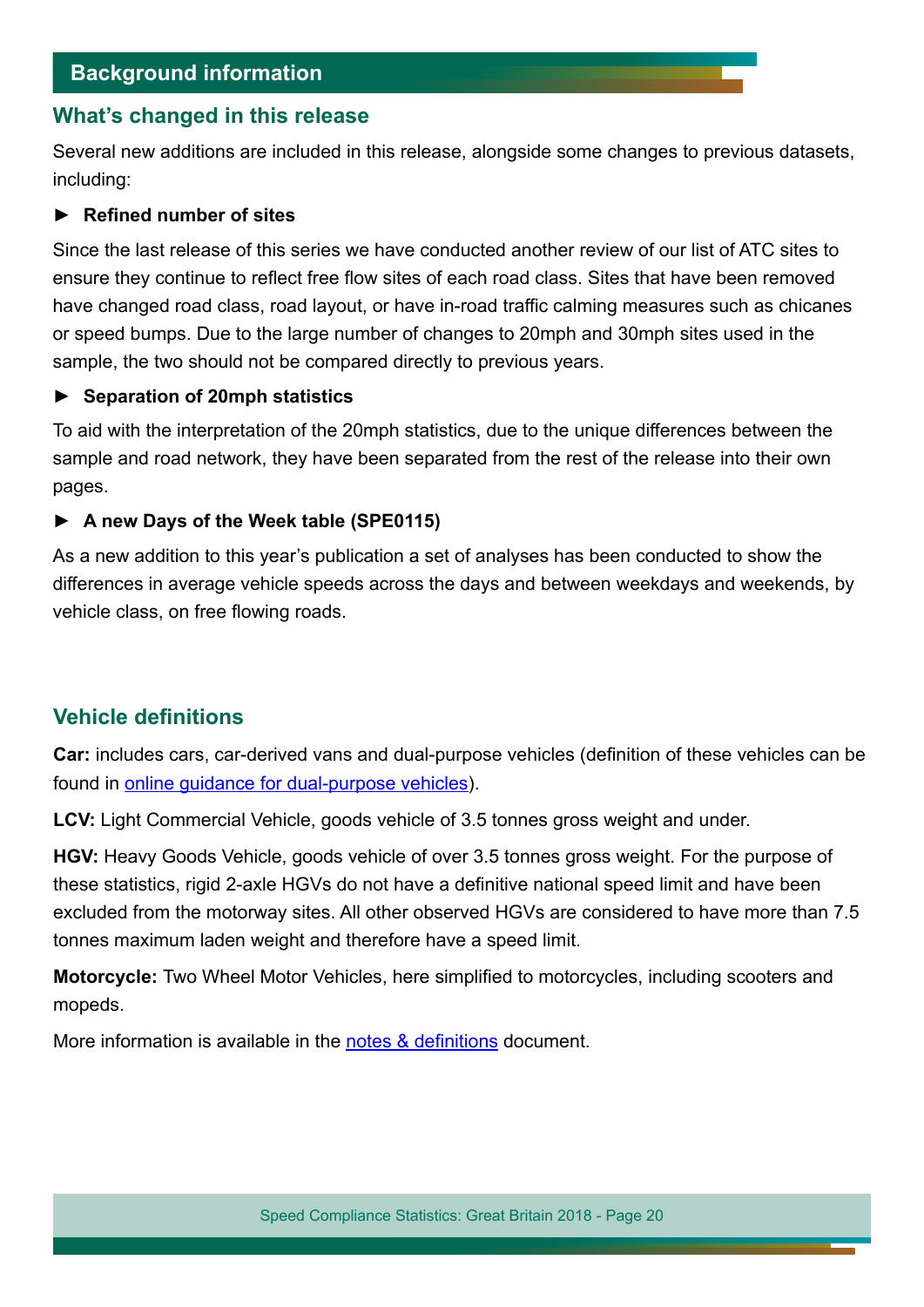## **Speed limits on diferent road types**

Information on speed limits is provided in Figure 28.

**Figure 32: Applicable speed limits for motorways and national speed limit single carriageways as of 2015**



All vehicles have the same speed limit on *20 mph and 30 mph roads*.

#### **Sources, strengths and weaknesses of the data**

These estimates are based on traffic speed data collected from a current sample of 102 Automatic Traffic Counters (ATCs) operated by DfT. In some cases (e.g. motorways), two ATCs may be covering different directions of traffic flow at the same location. The number of individual vehicles observed in the production of the 2018 statistics was 655 million. This is an increase on the previous year, due to the addition of new sites. The breakdown for each year is shown in **Table 1**.

#### **Table 1: Number of Automatic Traffic Counters and Vehicles used to produce Free Flow Vehicle Speed Statistics for Great Britain, 2011 to 2018**

|      |                                                                |            | Number                                                 |
|------|----------------------------------------------------------------|------------|--------------------------------------------------------|
| Year | <b>Automatic Traffic</b> Vehicles used<br><b>Counters Used</b> | (millions) | Significant proportion of data<br>removed from (sites) |
| 2011 | 99                                                             | 685        | 3 motorways                                            |
| 2012 | 99                                                             | 702        | 3 motorways                                            |
| 2013 | 98                                                             | 605        | 3 motorways                                            |
| 2014 | 105                                                            | 567        | 3 motorways                                            |
| 2015 | 107                                                            | 743        | 3 motorways                                            |
| 2016 | 107                                                            | 725        | 0                                                      |
| 2017 | 92                                                             | 637        | 0                                                      |
| 2018 | 102                                                            | 655        | 0                                                      |

The ATC technology used to collect this data can experience technical failures and produce output data which is incorrect and not representative of the traffic passing the counter. The methodology accounts for these occasions and removes any data which is not accurately recorded, as well as during times when traffic volumes are abnormally low or high.